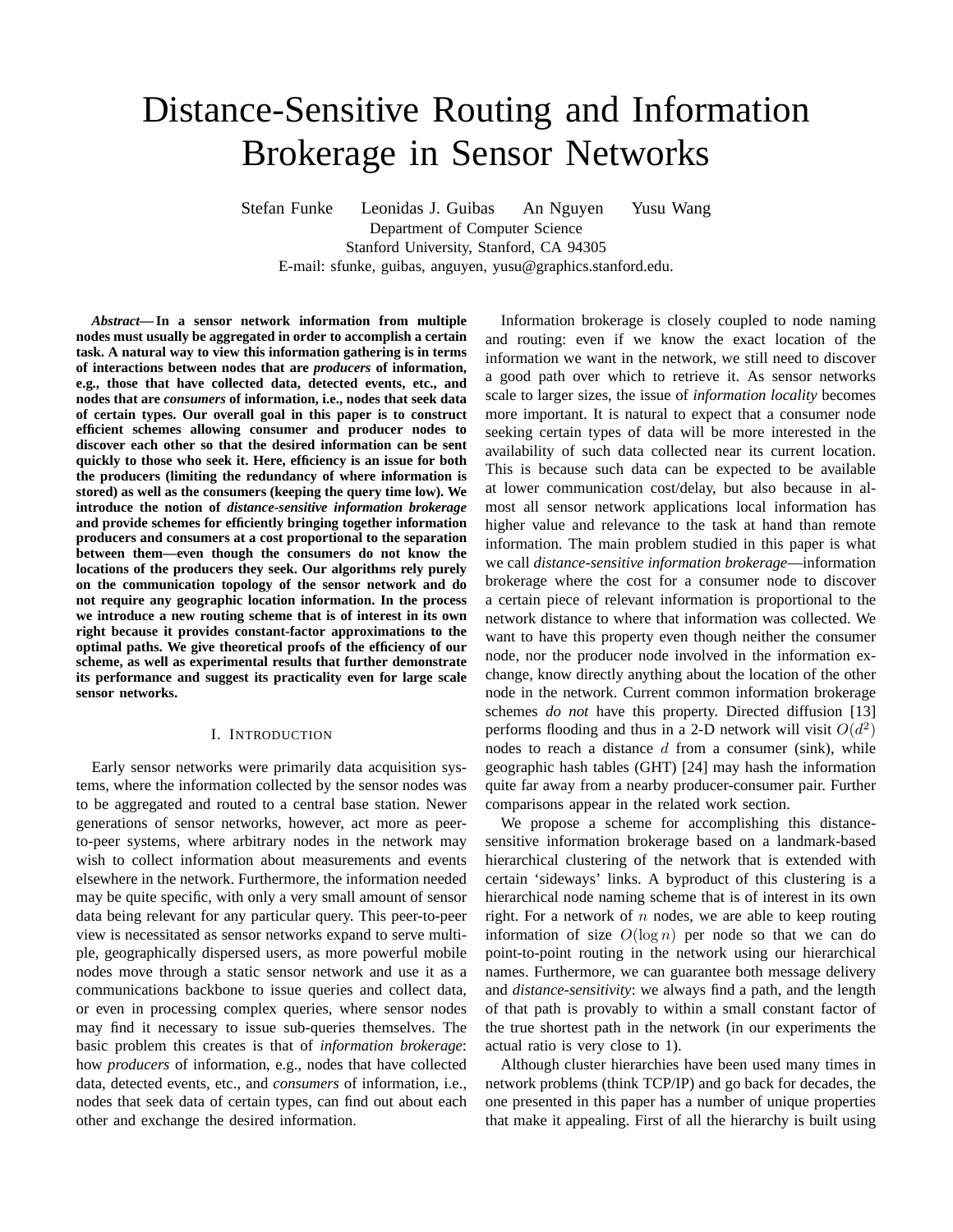only connectivity information among the nodes; we do not assume that nodes know their geographic coordinates (as is the case in GHTs)—so it is not a spatial hierarchy. Each node effectively names itself based on its network neighborhood, in a multiresolution fashion. Second, we are not aware of any previous work that can guarantee constant-factor approximation in the quality of the hierarchy routing paths. The main innovation that makes this possible in our case are the sideways links mentioned above—these bypass the problem that in any hierarchy pairs of nodes separated by the top level cuts can be near in the network graph sense but far in terms of the hierarchy. Finally, even though a hierarchy is involved, our routing and brokerage scheme is quite load-balanced and robust. With networks consisting of small untethered nodes, such as sensor networks, power conservation is always an issue. In such settings, hierarchies are always suspect, because it is natural to expect that nodes higher up in the hierarchy will carry a disproportional amount of the system load. Though the names are hierarchical, the way information storage and routing work in our system prevents load imbalance from occurring—a landmark node high in the hierarchy is used as a shared way point only when we are sufficiently far from it. For the same reason, the failure of a node high up in the hierarchy does not affect many more paths compared to the failure of a node in a much lower level. In fact, our routing scheme allows a packet that gets stuck temporarily due to node or link failure to recover and be routed towards its destination following only *local rules*—this provides for good robustness and performance in case of network volatility.

In all producer-consumer brokerage schemes there is a trade-off between the time and space cost of information diffusion when producer nodes record new data and have new detections, vs. the query time cost that consumer nodes have to pay to discover this information. In this work we try to minimize the amount of work/storage that producers have to invest so that they can be discovered within a consumers' budget—that is so as to meet the *distance-sensitive information brokerage* condition. We focus on the static case typical for sensor networks where nodes do not move during the lifetime of the network, though links may fail or nodes may die; furthermore we assume that only a small fraction of the network nodes have information to be made available to the network (corresponding to sightings/measurements of rather exceptional events).

# *Related Work*

Hierarchies for addressing and routing within networks have been used for a long time and form of course the basis of the standard TCP/IP protocols. The basic idea is to define a tree-like hierarchy of clusters based on the internode distances in the network. Then this tree structure is used to derive unique addresses for all nodes, and local routing schemes can be based on these coordinates. Many previous hierarchical approaches have designated nodes as *gateways* to route between clusters [2], [22], causing unbalanced node traffic, as well as making routing sensitive to node failures. There is also an inherent problem with such approaches as the resulting paths might be arbitrarily longer than the shortest paths, if two nearby nodes are put into different clusters at a high level in the cluster hierarchy (see Figure 2). Solutions have been proposed to overcome this problem by introducing cross-branch links in the clustering hierarchy (e.g. [28]), but still no rigorous theoretical analysis proving that the resulting paths are almost optimal has been conducted.

Due to these shortcomings and the fact that some preparation or initialization of the network is necessary to allow for addresses and routing information to be established, other routing schemes have been proposed. We give a brief review here; see [30] for a more detailed survey. Popular examples are so-called geographic routing schemes ([3], [14], [15]), which provide local rules based on the geographic position of the network nodes to forward messages towards their target. These schemes have problems in the presence of holes since in such cases, packets might get stuck in local minima of the distance function to the target. Schemes like GPSR ([14]) or the one proposed by Bose et al [3] have been developed to alleviate these problems, and indeed they can guarantee delivery of the packets by performing a perimeter routing step around network holes, after an appropriate planarization of the network graph. Still, the paths might be considerably worse than the true shortest paths. In particular, Kuhn et al in [16] show that if the shortest path has distance d, *any* geographic routing algorithm might produce a path of length  $\Omega(d^2)$ . Furthermore, in many situations, it is challenging to obtain geographic coordinates. Various approaches have been developed for cases in which either a few nodes [26] or no nodes [5], [21], [23] are aware of the geographic positions. However, a robust routing scheme with guaranteed performance for arbitrary underlying topology is still missing.

At the same time, in the past few years, sensor networks have started to serve more as information processing mechanisms instead of simply as data collection tools [6], [13], [17], [25], [31], requiring more sophisticated operations, such as data aggregation and range queries. From this point of view, the location of the sensor that owns information becomes less important than the information itself. This explains the rise of various *data-centric* information storage and retrieval schemes [27]. A representative is the Geographic Hashing Table (GHT) approach [24], where each type  $\sigma$  of information (like the measured occurrence of substance A) is mapped to a specific node  $v$  by using a geographic hash function which depends only on the information type  $\sigma$  (substance A) and is commonly known to every node in the network. Upon detection of A, a producer will then send a message to node v, indicating its possession of some data of type  $\sigma$ . Any consumer can then obtain these data by first visiting  $v$ to find out who owns it and then retrieving the information from the owner (many variations are possible). This node  $v$ , however, might be far away from both the producer and the consumer even when the producer and the consumer are very close in the network. The problem can be partly alleviated in the GLS [18] approach (originally proposed for providing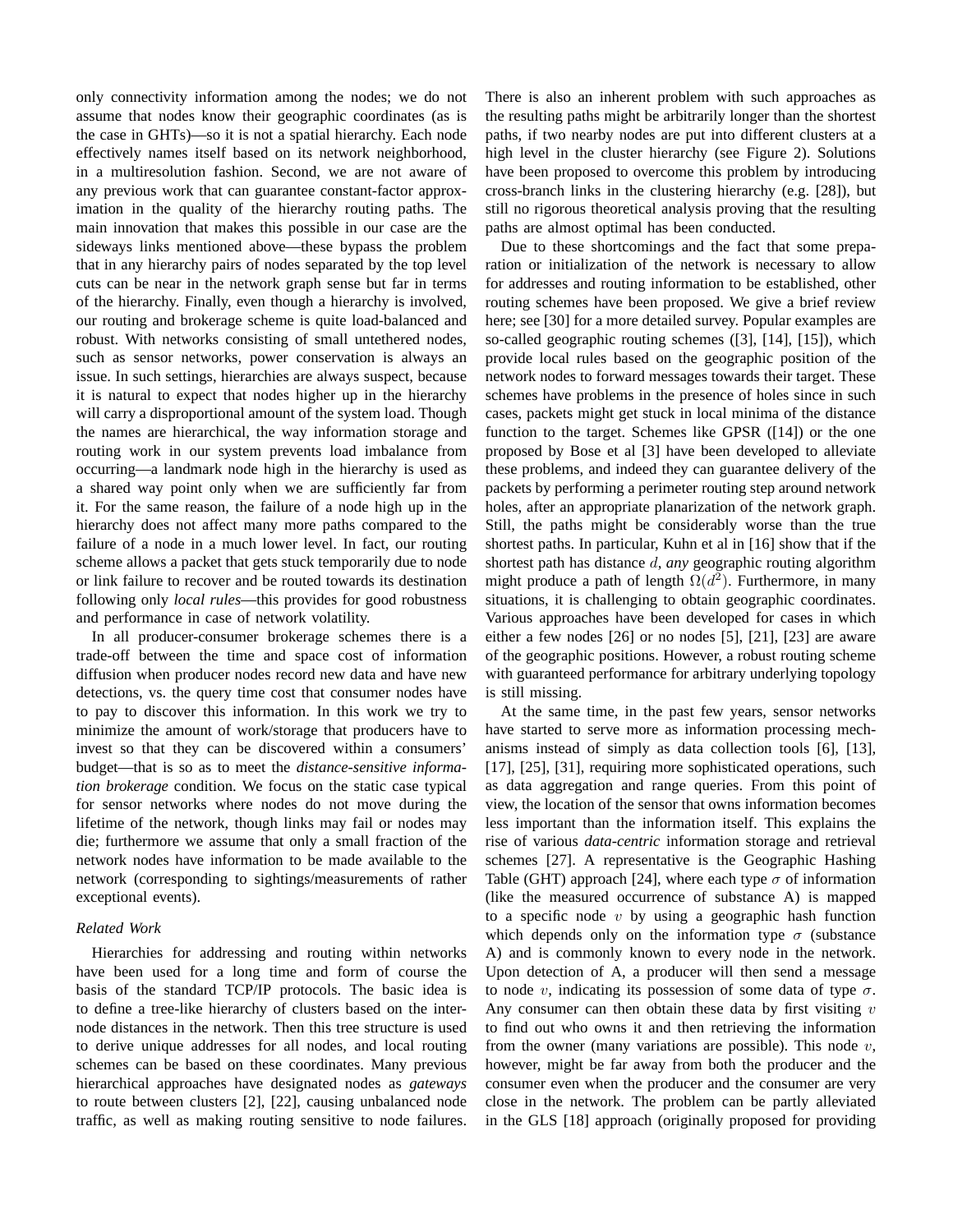location services on mobile nodes), where a producer performs an information diffusion process by sending a message to a *list* of server nodes determined by its location and the type of information. A consumer can then retrieve this information in time proportional to the distance to the producer *in the underlying hierarchy*, which in the case of GLS is a positional quad-tree. But since—as in the case of hierarchy-based routing strategies—nearby nodes might be far away in the hierarchy, the consumer still does not experience distance-sensitive query times. Furthermore this assumes the availability of geographic location information and an auxiliary ID server structure that has to be precomputed to allow for information brokerage<sup>1</sup>. There are also several other approaches focusing on data aggregation, multi-resolutional storage, or databaselike queries [10], [8], [19]. They all suffer from the above two problems, however.

A recent study [4] has analyzed GLS, GHT, and other protocols for their performance when employed as *location services* in *mobile ad hoc networks*; it shows that GLS exhibits a rather large overhead induced by the hierarchy involved, especially in highly volatile network environments even for networks of moderate size. We want to emphasize that the scenario we are considering is quite different: we assume a static network of sensor nodes which do not move, although nodes or links may die; we also assume that relatively few nodes (producers) have information to be made available to the network (corresponding to sightings/measurements of rather exceptional events). This is in contrast to the hierarchy use as location service, where essentially *every* node in the network has information (namely its location) to distribute in the network.

In very recent work submitted to this conference [1], an approach combining Geographic Hash Tables with landmarkbased routing via the GLIDER [5] scheme has been proposed. Different from our method, their solution is based on a twolevel decomposition of the network and does not provide guarantees for storage or query times. Whether our hierarchical method or their approach based is more suitable depends on the topology of the communication graph as well as the structure and statistics of data collection operations vs. queries.

#### *Distance-Sensitive Information Brokerage*

In this paper we develop an augmented hierarchical decomposition scheme for routing and information brokerage based simply on the topology of the communication graph. While similar routing hierarchies have been around for many years, this paper is the first to give provable guarantees on not only the reachability, but also the quality of the produced paths—as well as good estimates on the storage requirements in the network to support the routing scheme. In particular, we prove that the point-to-point routing path produced by



Fig. 1: Information about the interior of the shaded disk can be gathered by inspecting only 8 nodes (a number proportional to the radius of the disk) instead of all 38 nodes contained in the disk.

our scheme is always within a small constant factor of the shortest hop distance between the source and the destination (i.e., it is *distance-sensitive*). Our routing scheme requires only  $O(\log n)$  bits per node to store auxiliary routing information. Furthermore it performs gracefully against failure of a limited number of network nodes, due to the absence of any backbone or hub structure. The techniques we use to provide guaranteedquality paths as well as stability against network failures are fairly general and can also be applied to other hierarchical decompositions provided certain natural conditions are satisfied. In particular, existing decompositions like [2], [22] can be augmented using our techniques.

The information brokerage scheme is built on top of the above routing structure at no extra overhead. To our knowledge, just as for routing, it is also the first approach that works for arbitrary communication graphs and also provides theoretical performance guarantees in terms of effort required both on the producer and consumer sides. In particular, after the producer stores references to its data at a small number of nodes (in a multi-resolution manner), any consumer can retrieve the information in a distance-sensitive way. Furthermore, by visiting only  $O(d)$  nodes, the consumer can collect all occurrences of a particular type of data within a neighborhood of radius d (Figure 1). This kind of *range query*<sup>2</sup> can be useful for implementing efficient in-network processing and data aggregation. We are not aware of any other scheme that efficiently support this type of query. Similar to the routing scheme, our information brokerage benefits from the topology-based hierarchical decomposition and the absence of any backbone or hub structure, thus exhibiting balanced information diffusion and robustness against node failures.

We would like to emphasize again that even though a hierarchy is used in our approach, nodes high up in the hierarchy do not get any additional load comparing to nodes in much lower levels. During routing, nodes in the hierarchy act as landmarks toward which packets are forwarded, but they

<sup>&</sup>lt;sup>1</sup>We remark that the original GLS paper did not directly address the information brokerage application, but their approach could be extended to do so; the ID service presented in their paper, which provides a mapping of unique node IDs to geographic coordinates, can be seen as a special case of information brokerage where  $\sigma$  is simply the node ID.

<sup>2</sup>We want to note that we use the term *range query* differently here from work like [8], [19], where the 'range' refers to a range in data space and not in the space of sensor locations.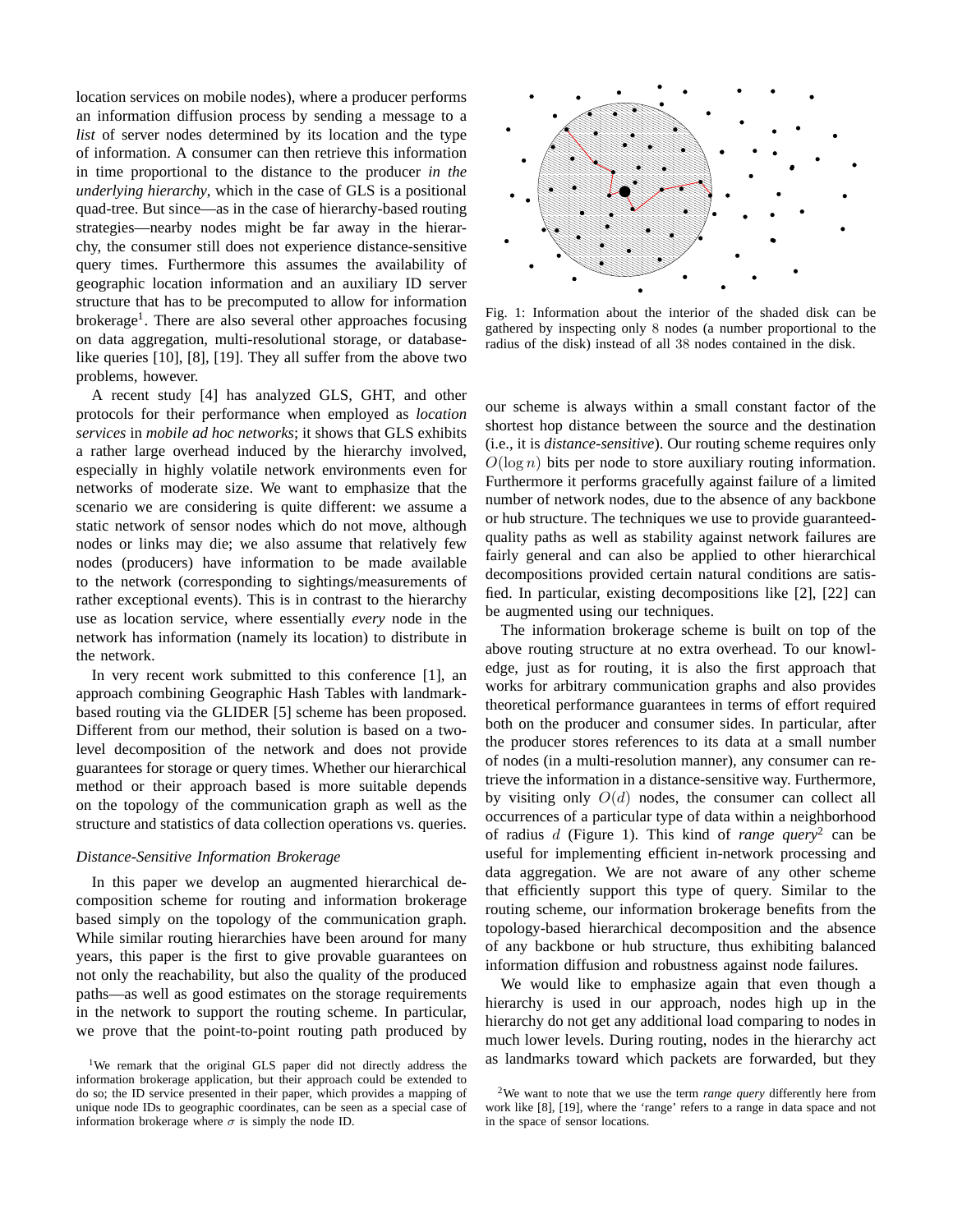only stay as landmarks when the packets are still far away from them, so a breakdown of a node in some sense *does not* hinder its function as a landmark. Just like any other nodes, the failure of a node in high level of a hierarchy only has local effect on the routing and information brokerage capabilities of the sensor network.

All our theoretical results are backed by an experimental evaluation which indicates that the practical performance of our proposed schemes is significantly better than their theoretical guarantees.

#### *Outline*

The paper is organized as follows. We introduce the notion of a hierarchical decomposition as a generic hierarchical frame work for organizing a sensor network in Section II. We then propose an efficient and robust routing scheme, and an information brokerage system with guaranteed performance under the hierarchical decomposition framework in Section III. The performance of our routing and information brokerage system is experimentally evaluated in Section IV by extensive simulations. Finally, we conclude and discuss possible extensions to our scheme in Section V.

# II. HIERARCHICAL DECOMPOSITIONS AND DISCRETE CENTER HIERARCHIES

In this section, we introduce the notion of a *hierarchical decomposition* (HD) constructed on an arbitrary sensor network in which geographic coordinates of the nodes may not be available. As it becomes clear later, a HD captures all the necessary properties we need for routing and information brokerage. We then describe how to construct the HD we use in this paper efficiently and distributedly on an arbitrary sensor network given only its connectivity graph. The construction uses the discrete center hierarchy from [9].

### *A. Hierarchical Decompositions of Graphs*

In the following we consider an undirected, weighted, connected graph of  $n$  nodes with node distances induced by the shortest path metric. We call a tree  $H$  of height  $h$  a hierarchical decomposition (HD) of  $S$  if

- each node  $c \in H$  is associated with a set of nodes  $S_c \subseteq S$ (*cluster*),
- for the root  $r \in H$  (which is at level  $h 1$ ) we have  $S_r = S$ ,
- all leaves of  $H$  have the same level  $0$ ,
- for any node  $c \in H$  at level k, we have that the cluster  $S_c$ associated with c has diameter less than  $\alpha \cdot 2^k$  for some constant  $\alpha$ ,
- if  $c \in H$  has children  $c_1 \dots c_l$ , we have  $S_c = \biguplus S_{c_i}$

In case of an unweighted graph (i.e. edge weights are all 1), the diameter of a connected  $n$ -node graph is at most  $n$ , and one can construct a hierarchical decomposition of height at most  $h = 1 + \lceil \log n \rceil \leq 2 + \log n$ . The following discussion will mainly focus on that case. We also remark that the constraint of all leaves being at the same level 0 is not mandatory and could be removed, but we make this assumption for simplicity of the presentation and also because the hierarchical decomposition we are going to use will have this property.

## *B. The Discrete Center Hierarchy*

When the location of each node in a sensor network is known, a quadtree based on geometric location of the nodes, as used in GLS [18], gives a hierarchical decomposition. Each cluster in the decomposition is the set of nodes in some square tile of the quadtree.

We are interested in a hierarchical decomposition of a sensor network in which no geometric information is available. Given only the connectivity of the nodes in a sensor network, we borrow the concept of discrete center hierarchy (DCH) from [9] and [7] to get a hierarchical decomposition. For a set of nodes R, a set of *discrete centers* with radius r from R is defined as a set  $R' \subset R$  such that the hop distance between any pairs of nodes in  $R'$  is more than  $r$  and any nodes in  $R$ is within  $r$  hops from some node in  $R'$ . Intuitively, the set of discrete centers is a good sampling of the original set at a certain scale. For any given node  $x$  in  $R$ , there may be more than one node in  $R'$  that covers  $x$ . We select arbitrarily one node x' among those and call x' the *parent* of x and x a *child* of  $x'$ .

Given a sensor network S, we construct the *levels*  $S_0, S_1, \cdots$  as following. Set  $S_0 = S$ , and for each  $i > 0$ , let  $S_i$  be a set of discrete centers of  $S_{i-1}$  with radius  $2^i$ , see Figure 2. Note that once  $|S_i| = 1$  then  $|S_j| = 1$  for all  $j \geq i$ , so we can stop the construction as soon as we encounter a level with only one node in it. Note also that if a node is in some level  $S_i$  then it is also in all levels  $S_j$  where  $0 \le j \le i$ . To avoid ambiguity, we call a node a *center* when referring to it as a node in some specific level.

The parent-child relationship of the discrete centers induces a tree structure in the set of centers  $\bigcup_{0 \leq i < h} S_i$ . We call this tree a *discrete center hierarchy* (DCH) of the sensor field. We also call  $S_i$  where  $0 \leq i < h$  the *levels of the DCH*.

Let s be a center in  $S_i$ . As all children of s in  $S_{i-1}$  are within a hop distance of at most  $2^i$  from s, it is easy to see that all descendant of s are within at most  $2^{i+1}$  hops from s. Thus,

**Lemma 1** *The descendants of a center in level* i *form a cluster of diameter*  $2^{i+2}$ *.* 

**Corollary 1** *A DCH of a sensor network is a HD in which each cluster in the decomposition is the set of descendants of some center in the DCH.*

## *C. Construction of the DCH*

The DCH can be constructed in a bottom-up manner. We assume that each node in the sensor network has a unique ID. During the construction, each node maintains the highest level in which it participates, and a routing table to help with the routing during the construction. Each node initially has an empty routing table and has the highest level of 0.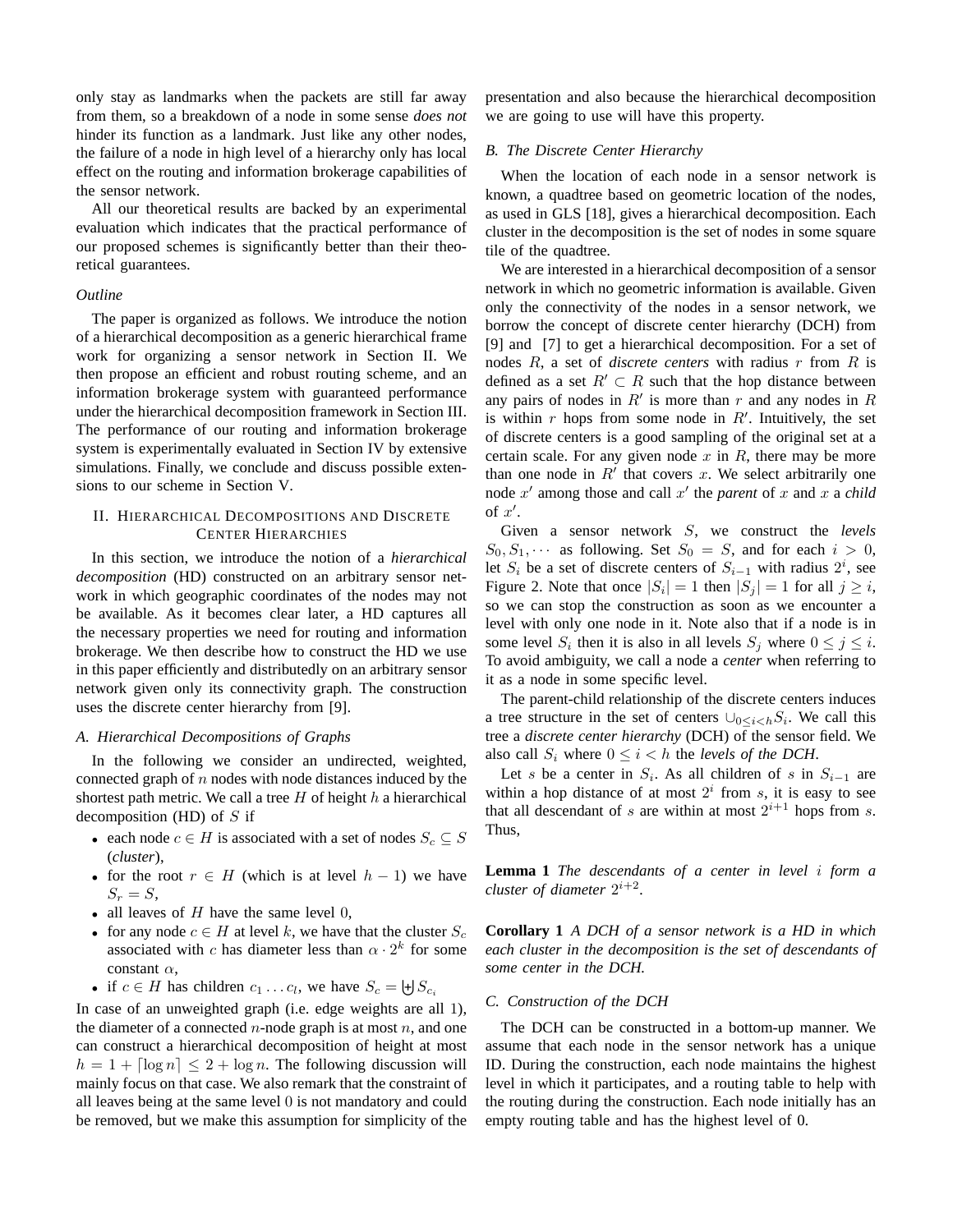

Fig. 2: A DCH on a sensor network and the naming of network nodes using that DCH.

The DCH is constructed in rounds. In round  $i$ , suppose that  $S_i$  has already been constructed, and we wish to compute level  $S_{i+1}$ . We let each node in  $S_i$  to do a restricted flooding, sending out its ID and its highest level to all nodes within  $2^{i+1}$  hops from it. During the flooding, each node in the sensor network records to its routing table the IDs it receives together with the hop distances from the nodes with those IDs. Once the flooding is done, each node in the sensor network discovers all nodes in  $S_i$  that are within  $2^{i+1}$  hops from it, and it can route messages to those nodes using routing tables stored in the network. The nodes in  $S_i$  can then employ some leader selection algorithm [20], [29] to select a maximal subset  $S_{i+1}$ of  $S_i$  that are at least  $2^{i+1}$  hops away from each other.

For all practical sensor networks, the hop distance function between the nodes is a metric with small (bounded) doubling dimension [11]. For such networks, as the nodes in  $S_i$  are at least  $2<sup>i</sup>$  hops away from each other, each node in the sensor field is within  $2^{i+1}$  hops from only a small constant number of nodes in  $S_i$ . The cost (per node in the sensor network) of flooding and selecting nodes in  $S_{i+1}$  is thus constant. Given that there are only at most  $\log n+2$  levels in a sensor network, the cost per node of the DCH construction is only a constant multiple of  $\log n$ . Experiment results show that the constants involved are quite small.

## III. ROUTING AND INFORMATION BROKERAGE

Given a hierarchical decomposition of the communication graph, we show that we can use it for efficient routing, yielding paths that are guaranteed to be within a constant factor of the shortest paths, and for distance sensitive information brokerage.

# *A. Routing Using Hierarchical Decompositions*

In the following we will provide a routing scheme based on a hierarchical decomposition  $H$  of a communication graph. Important properties which we want to ensure are:

- **scalability:** the routing information that an individual node of the network has to store should be small compared to the network size; furthermore the load on the nodes should be distributed in a balanced fashion, so we disallow dedicated hub nodes or backbones
- **efficiency:** the path generated by our routing scheme between nodes  $v$  and  $w$  should be only a constant factor worse than the optimal shortest path in the communication network
- **robustness:** the impact of nodes or links failing should be limited and local. In particular, packets that get temporarily stuck due to node or link failures should be able to recover using local rules.

The scheme we provide will ensure these three properties. In particular, each node will need to store only  $O(\log n)$ items of information locally and paths generated are at most 4 times longer than the optimal shortest paths in the network. Note that the quality of the paths is much better in our experimental evaluation than these theoretical bounds indicate: most paths generated are only slightly longer than the shortest path possible.

*1)* An addressing scheme: Let  $\Delta_{\text{max}}$  be the maximum degree of H. We number the children  $c_1, \ldots c_o$  with  $o \leq \Delta_{\text{max}}$ of a node c arbitrarily, and define the following addresses for the nodes of the tree:

- the root  $r$  has as address the  $h$ -dimensional vector  $f(r) := (1, 0, 0, \ldots, 0)$  (remember h is the height of H)
- a node  $c' \in H$  at level k which is child  $c_i$  of parent c is assigned the address  $f(c') := f(c) + i \cdot e_{h-k}$ , where  $e_{h-k}$ is the h-dimensional unit vector with a 1 at the  $(h-k)$ -th position

Essentially this constructs an IP-type address for each node of the tree and hence also for each cluster in the hierarchical decomposition, see Figure 2. The entries in the vector are bounded by the maximum number of children—a small number in general.

*2) Connecting levels and efficient routing:* Let us now extend the addressing scheme to an efficient routing protocol. For that we need the notion of *neighboring clusters* of a node:

**Definition 1** *A cluster* L *at level* k *is called a* neighboring cluster *of a node* v *if there exists a node*  $q \in L$  *such that*  $d(v, q) \leq \alpha \cdot 2^{k+1}.$ 

A node v maintains h lists of *neighboring* clusters, one for each level in the hierarchy. The number of neighbors typically is larger than the number  $\Delta_{\text{max}}$  in the decomposition tree, but in 'well-behaved' decompositions, we expect this number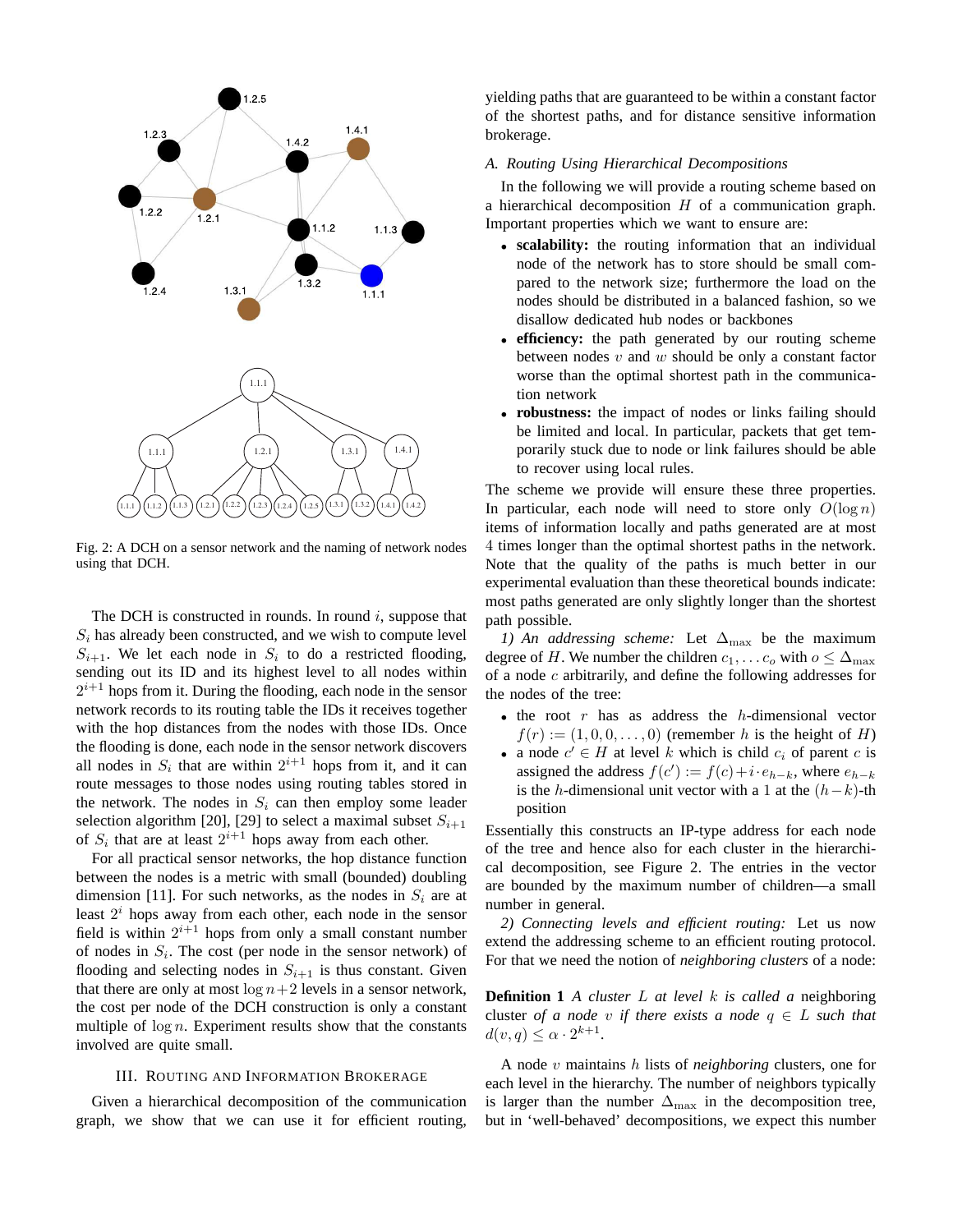to be small. In particular, when the hop distance between the nodes is a metric with bounded doubling dimension [11] and a DCH is used as a hierarchical decomposition, the number of neighbors is a constant.

For each of the neighboring clusters,  $v$  stores its address as well as the minimum distance to the boundary (nearest node) of the respective cluster. So if  $\lambda_{\text{max}}$  denotes the maximum number of neighbors a node might have in a level, each node v has to store an address and distance to at most  $h \cdot \lambda_{\text{max}}$ clusters. If the underlying communication graph is a unit-disk graph, we have  $h = O(\log n)$  and for constant  $\lambda_{\text{max}}$ , every node has to store information about  $O(\log n)$  clusters.

How can some node  $v$  use this information to route a message to node  $w$ ? Node  $v$  inspects its lists of neighboring clusters by increasing level. Remember that the address of a cluster at level i has the first  $(h - i)$  entries non-zero and the last i entries set to 0. Let  $k$  be the level where the non-zero prefix of one of the neighboring clusters in  $v$ 's list is also a prefix of the target address. That is, we have a neighboring cluster  $C_N^{(k)}$ at level k with address  $f(C_N^{(k)}) = (a_1, a_2, \dots, a_{h-k}, 0, \dots, 0)$ and  $f(w) = (a_1, a_2, \ldots, a_{h-k}, a_{h-k+1}, \ldots, a_h)$ . Let  $C^{(k)}$  be the cluster at level k that contains v. Node v now sends the message together with the target address towards the boundary of  $C_N^{(k)}$ . This can be done greedily by always choosing an adjacent node that is closer to  $C_N^{(k)}$ , since all nodes in  $C^{(k)}$ (and possibly other clusters on the way to  $C_N^{(k)}$ ) have stored this information. Since there are typically several neighbors that are closer to the target cluster, this provides for a *natural robustness* against node or link failures. And even if none of the immediate neighbors is closer to the target cluster, inspecting a slightly larger *local* neighborhood most of the time results in a successful forwarding of the message towards the target cluster. Let  $v'$  be the first node that this route leads to in cluster  $C_N^{(k)}$ . We have that  $f(v') = (a_1, a_2, \dots, a_k, a_{k+1}, \dots)$ , that is  $f(v')$  and  $f(w)$  agree now in at least the first  $k+1$ entries. Then recursively, using the same rules, inspecting  $v$ 's list etc., the message is sent further towards the destination  $w$ . We claim that the length of the path when the message arrives at the smallest cluster containing  $w$  is at most a constant times longer than the optimal, shortest path from  $v$  to  $w$  in the communication graph. If our hierarchical decomposition has singleton clusters associated with the leaves, this implies a complete path from  $v$  to  $w$  which is a constant factor approximation of the shortest path.

**Lemma 2** *Let* v,w *be two nodes in the network. Then the path generated by the above routing scheme from* v *to the cluster of lowest level containing* w *has length at most*  $4 \cdot d_{vw}$ *where*  $d_{vw}$  *denotes the shortest path distance between*  $v$  *and* w *in the communication graph.*

*Proof:* Let  $\mu_{vw}$  denote the length of the generated path from  $v$  to the smallest cluster containing  $w$ . We now show  $\mu_{vw} \leq 4 \cdot d_{vw}$ . Assume node v has identified a neighboring cluster  $C_N^{(k)}$  at the lowest level k. Since  $C_N^{(k-1)}$  is not neighboring cluster of v, we have that  $d_{vw} > \alpha \cdot 2^k$ . If we have stored minimum distances to neighboring clusters, the first leg of the generated path which forwards the message to the boundary of the neighboring cluster  $C_N^{(k)}$  has length at most  $\alpha \cdot 2^{k+1} \leq 2 \cdot d_{vw}$ . Observe that for the following legs, the level in which a matching neighboring cluster is found is strictly decreasing. Hence the sum of the lengths of the following legs decreases always by a factor of 2. The lemma follows immediately.

It is instructive to compare our routing scheme that relies entirely on the connectivity graph structure with schemes that exploit geographic coordinates. The latter effectively follow geodesics on the underlying manifold in which the nodes are embedded. As such, they are less affected by changes in the graph connectivity. But exactly because of that, they less aware of the geodesic structure intrinsic to the graph, and can be significantly suboptimal when the two geodesic structures differ (as in the presence of large holes in the network). A blend of the two may be an appropriate topic for future research.

*3) If every bit counts:* Assuming that the maximum number of neighboring clusters  $\lambda_{\text{max}}$  and the maximum number of children  $\Delta_{\text{max}}$  in the HD is a constant, each node has to store address and distance of  $O(h)$  clusters. In case of a communication graph with unit edge weights and singleton clusters at the leaves,  $h = \Omega(\log n)$  and hence each node has to store  $\Omega(\log^2 n)$  bits: the address of a cluster has  $h = \Omega(\log n)$ components and the bit-complexity of the distance value stored for a neighboring cluster might be  $\Omega(\log n)$  as well.

If every bit of space is relevant, we can do still better. Let us first consider a more efficient way to store the addresses of neighboring clusters of a node  $v$ . The key observation here is the trivial fact that if at level  $k-1$  some cluster  $C_N^{(k-1)}$  is a neighbor of v, then in level k its parent  $p(C_N^{(k-1)})$  is also a neighbor. That means if a node has already stored the address of  $p(C_N^{(k-1)})$  it can store the neighbor  $C_N^{(k-1)}$  at level  $k-1$ at additional cost of only log  $\Delta_{\text{max}}$  bits. Hence for constant  $\lambda_{\text{max}}$ ,  $\Delta_{\text{max}}$ , the addresses of all neighbors at all levels can be stored using  $O(\log n)$  bits. The need for  $\Omega(\log n)$  bits per distance value per neighbor can easily be reduced to a constant by just remembering *one edge* to an adjacent node in the communication graph that is closer to the neighboring cluster instead of the actual distance.

# **Corollary 2** *The routing scheme can be implemented by storing* O(log n) *bits per node in the network.*

Finally, we remark that the above addressing scheme as well as the neighboring information can be computed by restricted flooding (similar to the one in the DCH construction) during the initialization stage. It only increases the construction cost slightly over that of DCH's. We also emphasize that the discrete centers do not form any backbone structure during the routing process: once the addresses are assigned, they behaved just like any other node in the network. Therefore high-level discrete centers do not bear more traffic load than low-level ones during routing.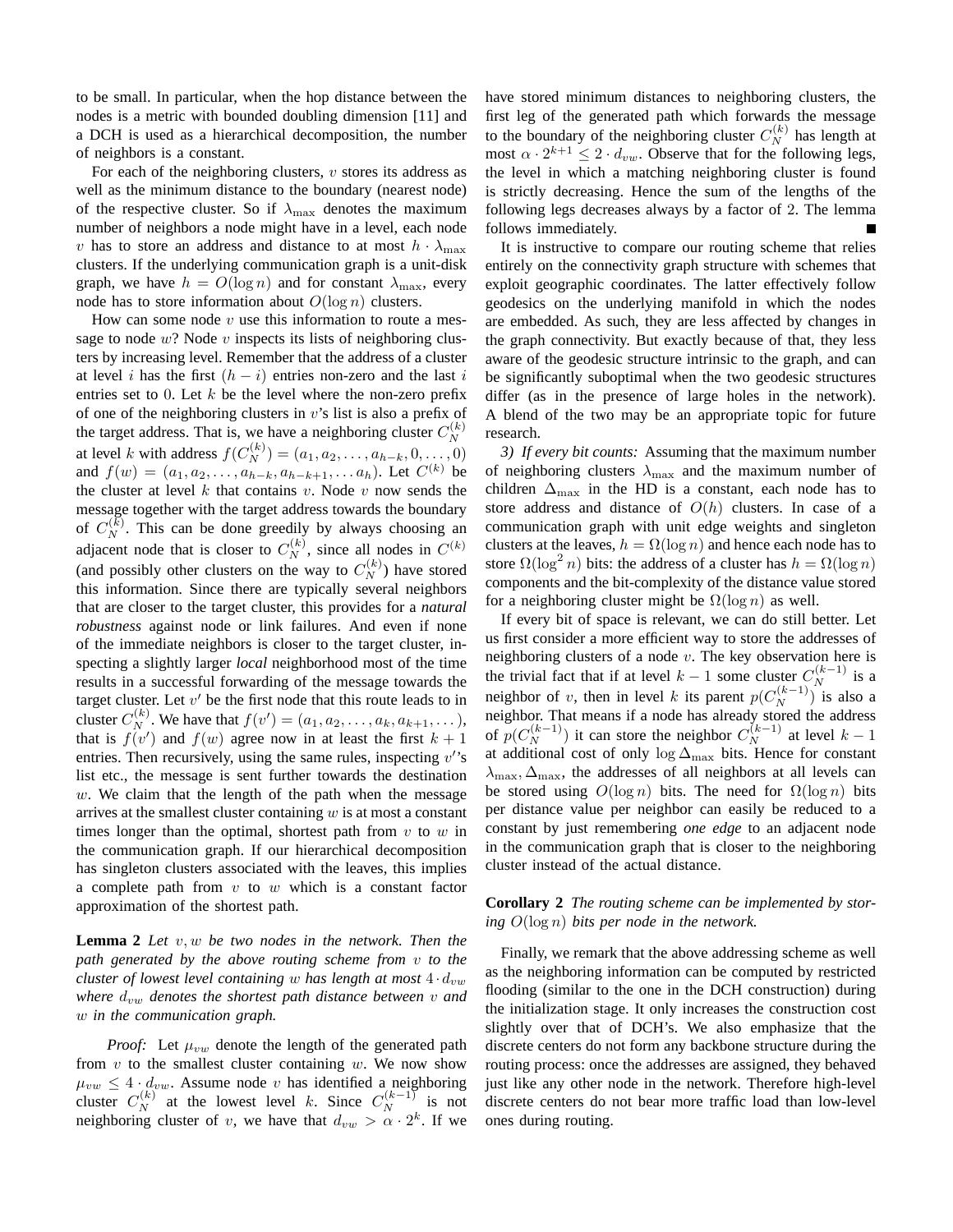# *B. Efficient Information Brokerage using Hierarchical Decompositions*

Given some fixed HD  $H$ , we now show how to achieve efficient distance-sensitive information brokerage based on the routing scheme described above. Let  $\Sigma = {\sigma_1, \sigma_2, \ldots, \sigma_m}$ denote the discrete set of all data items possibly produced or queried in the sensor net. Some properties of a desirable information brokerage system include:

- **load balance:** no node should have the burden of providing lookup-information for many different types of data items;
- **efficiency:** references to a certain type of data should be stored at only a small number of nodes, and the time required for a node  $w$  to access data produced by node  $u$ should be proportional to the distance between  $u$  and  $w$ .
- **robustness:** failure of nodes or links should only increase the time to store or retrieve a certain data item, but not make storage/retrieval impossible.

Our information brokerage system exploits the routing structure described above and reasonably meets these desiderata.

First assume that we have a hashing function  $\mu : \Sigma \times HD \rightarrow$ S, such that given any data item  $\sigma \in \Sigma$  and a cluster  $L \in HD$ , we can compute a unique sensor node  $\mu(\sigma, L) \in S$  within this cluster. Furthermore,  $\mu(\sigma, L)$  can be accessed from any node in cluster  $L$  (of diameter  $D$ ) within  $2D$  hops using only current routing structure (we will describe one such function at the end of this section). We call  $\mu(\sigma, L)$  the *information server* of data item  $\sigma$  in cluster L. Our information brokerage system relies on collecting and distributing some synopses of data items to a small set of information servers.

*1) Information diffusion:* Suppose a node (producer) u has data item  $\sigma \in \Sigma$ . Recall that u is contained in h clusters of the tree  $H$  (i.e., its ancestors), one in each level. Let  $L(u, d)$  be the cluster containing u at level d, and  $L_d^1, \ldots, L_d^l$ the neighboring clusters of  $L(u, d)$ . The producer u sends a message (containing its own address and some synopses of σ) to the information server  $\mu(\sigma, L_d^j)$  associated with each of these  $L_d^j$ 's for all  $0 \leq d < h$ . The process is illustrated in Figure 3 (a). If the maximum number of neighbors at each level and the maximum degree of  $H$  are constants, then a producer will store a synopses of  $\sigma$  at  $O(h) = O(\log n)$  nodes. Since the routing structure already specifies how to access all these neighboring clusters, no extra per-node storage is required to implement the diffusion process.

The length of the paths to the information servers decreases geometrically with decreasing level in the hierarchy. Therefore, the total number of hops to send synopses to all these information servers, i.e., the *communication cost* for the producer, is dominated by the length of the paths to the information severs in the highest level of the hierarchy. For graphs of low doubling dimension (number of neighbors  $\lambda_{\text{max}}$ is small), this cost is in the order of the diameter of the network. We summarize this in the following Lemma:

**Lemma 3** *In the above diffusion scheme a producer of some data item*  $\sigma \in \Sigma$  *distributes*  $\sigma$  *to*  $O(\log n)$  *nodes in the network* 



Fig. 3: We use a quadtree as the underlying HD in this example. In (a), empty nodes are information servers at different levels (as indicated by the number, level 0 neighbors are not indexed) for the producer (the solid node). One can imagine that the producer will extend a path to each of these empty dots. In (b), the consumer (solid node) follows the thick path to query for information. It might stop at any time along this path, as soon as it locates the information.

# *at a total cost of* O(D) *hops, where* D *denotes the diameter of the network.*

*2) Information retrieval:* When a consumer w wants to access a particular data item  $\sigma$ , it will look for it in growing neighborhoods, namely, in clusters  $L(w, i)$ 's in increasing order of i, where  $L(w, i)$  denotes the ancestor of w at level  $i$ . More precisely, it starts from  $w$ , and visits information servers  $\mu(\sigma, L(w, 1)), \mu(\sigma, L(w, 2)), \ldots$ , in sequential order to check whether the data item  $\sigma$  is there. See Figure 3 (b) for an illustration. Note that unlike the producer, which sent out messages in different branches to various information servers, the consumer will only follow one path, and return immediately when as soon as it finds the information sought.

The following lemma guarantees the distance sensitivity of our method.

**Lemma 4** *If node* w *wants to retrieve the data item*  $\sigma \in \Sigma$ *associated with node* u*, this request can be completed in*  $O(d_{uw})$  *time steps, where*  $d_{uw}$  *denotes the distance between* u *and* w*.*

*Proof:* Let d be the lowest level that  $L(w, d)$  is a *neighbor* of u, where  $L(v, i)$  is the ancestor cluster of sensor node v at level i. Since  $L(w, d - 1)$  is not a neighbor of u,  $d_{uw} > \alpha \cdot 2^d$ . It follows that during the information diffusion process, the producer  $u$  must have sent a message to node  $\mu(\sigma, L(w, d))$  in cluster  $L(w, d)$ . Since node w inspects clusters  $L(w, i)$  in increasing order of level i, it will visit at most d levels before it reaches the node  $\mu(\sigma, L(w, d))$ . In Section III-B.4, we will show that  $\mu(\sigma, L)$  can be accessed from any point in cluster L at level i in at most  $\alpha \cdot 2^{i+1}$ number of hops. Therefore, the overall number of time steps it takes to reach  $\mu(\sigma, L(w, d))$  from w is

$$
\sum_{i=0}^{d} \alpha \cdot 2^{i+1} \leq \alpha \cdot 2^{d+2} \leq 4 \times d_{uw},
$$

We would like to emphasize that the bound obtained in practice is lower, very close to 1 in most cases.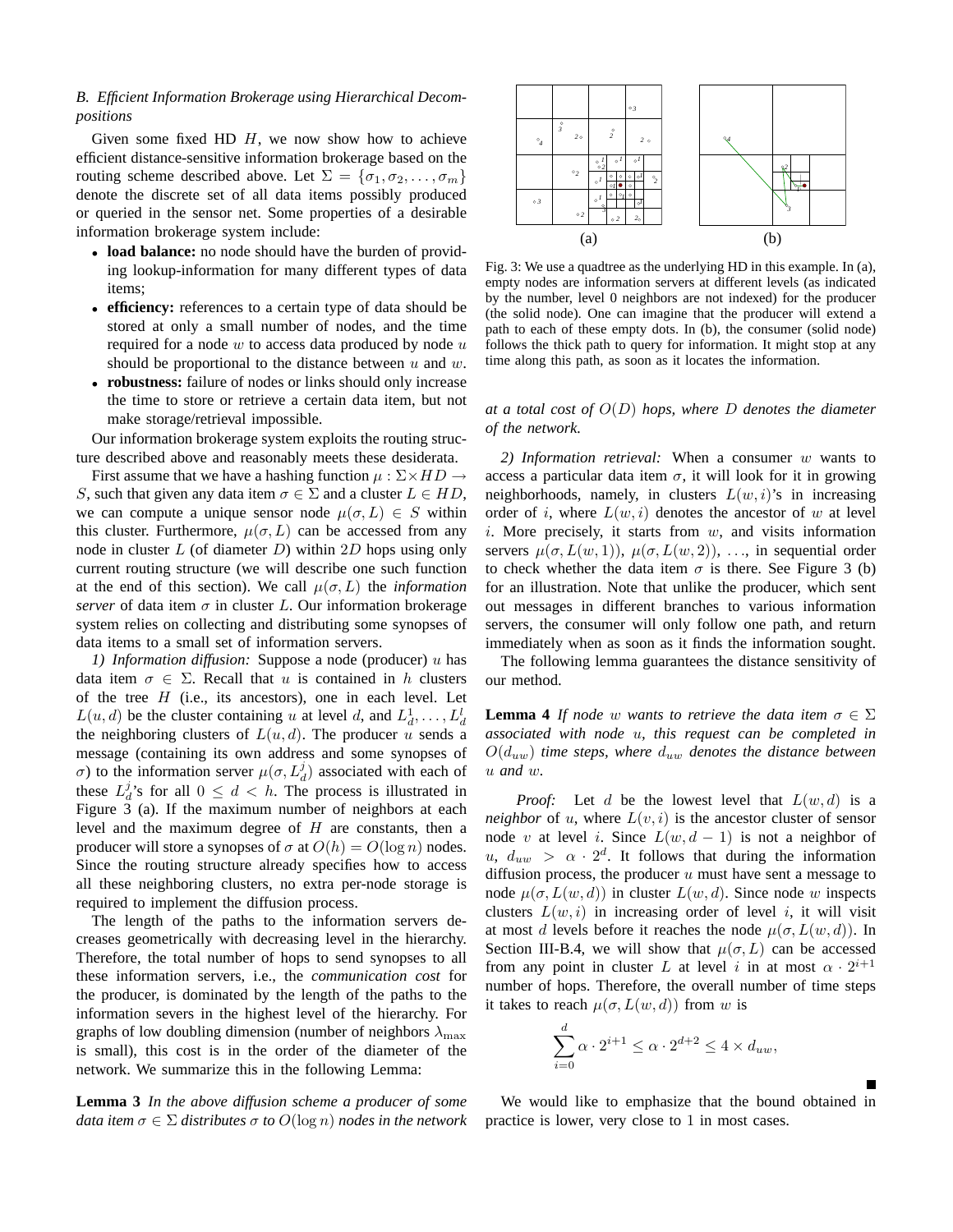*a) Remark.:* It is often the case that when a node observes an event, nearby nodes also observe the same event. To prevent multiple hashing for the same data item, each node can attempt to first retrieve the same item from its local neighborhood using the information retrieval process. If the item is not found, it can start the information diffusion process.

*3) Approximate range counting and reporting:* Let  $RC(w, r; \sigma)$  denote the number of occurrences of data item  $\sigma$  detected by some sensor at most r hops away from w. Our information brokerage system can also be used to perform approximate range counting or range reporting for a consumer. In particular, we have the following lemma.

**Lemma 5** *Let* s *be the number of distinct messages about* σ *received at node*  $\mu(\sigma, L(w, d))$ *, where*  $d = \lceil \log(r/\alpha) \rceil$ *, then*  $RC(w, r; \sigma) \leq s \leq RC(w, 4r; \sigma)$ .

*Proof:* First, for any producer u such that  $d_{uw} \leq r$ , obviously  $L(w, d)$  is a neighboring cluster for u at level d. The left inequality then follows.

To prove the right inequality, note that if  $u$  sends a message to  $\mu(\sigma, L(w, d))$ , then the distance between u and cluster  $L(w, d)$  is at most  $\alpha \cdot 2^d$ . Since w is contained in  $L(w, d)$ and the diameter of  $L(w, d)$  is at most  $\alpha \cdot 2^d$ , it follows that  $d_{uw} \leq \alpha \cdot 2^{d+1} = 4r.$ Г

In other words, by visiting the information server  $\mu(\sigma, L(w, d))$  directly, a consumer w is guaranteed to collect all sources that have information about data item  $\sigma$  within roughly distance  $2^d$  to itself. If the consumer only wants to know the number of such sources (range counting), it can simply return. Otherwise, if it wishes to report all such data (range reporting), it can then route to each of these sources and fetch the data. Note that the guarantee of such approximate range counting comes from the distance sensitivity of our routing and information brokerage scheme.

*4) Hash function*  $\mu(\sigma, L)$ : We still have to define the hash function  $\mu(\sigma, L)$  that maps any given data item  $\sigma$  to an information server in a particular cluster L. Ideally, in order to have a good load balance, this function should distribute the information servers uniformly to all nodes contained in  $L$ for various  $\sigma \in \Sigma$ .

One possible choice of this function is deployed in the GLS approach, where each sensor node in the sensor network has a unique id (an integer). Given an data item  $\sigma \in \Sigma$ , assume there is a function that map  $\sigma$  to one of this id, say ID<sub> $\sigma$ </sub>, randomly. The information server  $\mu(\sigma, L)$  is then defined as the node  $s \in L$  with smallest id that is greater than ID<sub> $\sigma$ </sub>. However, in order to identify and reach node s, one has to build extra structure (roughly,  $O(h \log n)$  bits per-node memory) on top of whatever routing structure exploited. Our goal is to define  $\mu(\sigma, L)$  so that we can compute and route to it efficiently based purely on the routing framework we have.

In particular, if L is a leaf node, then  $\mu(\sigma, L)$  is simply the sensor node contained in  $L$ . Otherwise, let the address of  $L$  be  $(a_h, a_{h-1},..., a_{h-d}, 0,..., 0)$ , and c the number of children of  $L$  in HD. Given any hash function  $g$  that generate a random number based on  $\sigma$  and  $(a_h, \ldots, a_{h-d}, 0, \ldots, 0)$ , compute

$$
a_{h-d-1} = g(\sigma, L) \mod c,
$$

and define  $\mu(\sigma, L)$  recursively as  $\mu(\sigma, L')$ , where L' is the  $a_{h-d-1}$ 'th child of L (i.e, the address for L' is  $(a_h, \ldots, a_{h-d}, a_{h-d-1}, 0, \ldots, 0)$ ). There are various choices for choosing  $g$ . A simple one that we use is as follows (given  $\sigma$  is already mapped to some fixed integer ID<sub> $\sigma$ </sub> randomly).

$$
g(\sigma, L) = (ID_{\sigma} - \sum_{i=h-d}^{h} a_i) \mod p,
$$

where  $p$  is a large prime number.

Note that this definition of  $\mu(\sigma, L)$  also specifies a routing path to access it: one can first route to any node in  $L$  at level d, compute the child id  $a_{h-d-1}$ , route towards that child, and recurse. The number of hops to route from any node in  $L$  to  $\mu(\sigma, L)$  is obviously bounded by  $\sum_{i=1}^{d} \alpha \cdot 2^{i} \leq \alpha \cdot 2^{d+1}$ .

*5) Robustness:* The routing components of our information brokerage scheme inherit the robustness properties of the routing scheme; in particular, messages that unable to make progress due to node or link failures can recover by simple *local* rules and be eventually forwarded to their destinations. Furthermore, recovery after failure of an information server is possible by querying the information server one level higher, incurring only a constant factor overhead.

#### IV. EXPERIMENTAL RESULTS

We implemented the discrete center hierarchy in java to experimentally evaluate the performance of our proposed schemes. Currently our implementation simulates the network at the graph level only. While it does not mimic network attributes like packet loss or delay, we are quite confident that the results reported here give a good indication about the usefulness of our approach in practical scenarios.

#### *A. Data Generation and Implemented Algorithms*

All our measurements were carried out on a unit disk graph of nodes that were spread *uniformly at random* in a unit square. For some of the test data, subsequently nodes were removed to simulate the presence of large holes in the network topology. Note that this "unit disk graph" is not required in our approach—our system can take an arbitrary graph as input. We also want to emphasize that in this model, as long as the average node degree is below about 10, a large fraction of the unit disk graph is not connected, and the dilation factor is rather large, i.e. the shortest path in the graph between two nodes is much larger than their Euclidean distance. This is quite different in the 'skewed grid' model where the node positions are determined by randomly perturbing points on a grid by some rather small amount. There the unit-disk graph is almost always connected for any grid-width slightly smaller than 1 (which corresponds to an average degree of 4 or more) and the geometric dilation is very small. See Figure 4 for an example. While our scheme performs much better in the skewed grid model as compared to the random model, we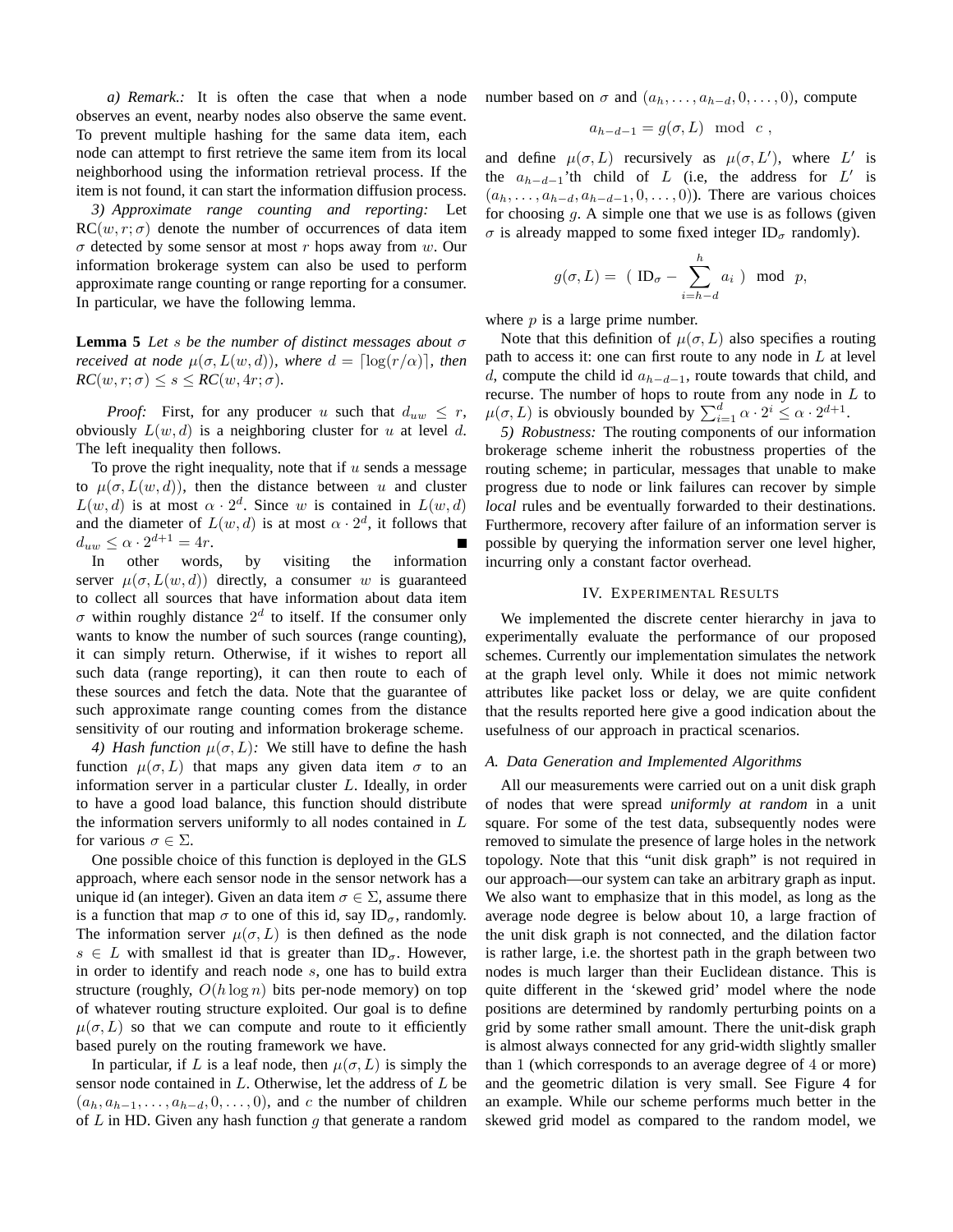feel the latter provide more insight on realistic scenarios, and present all our results in this random model.



Fig. 4: Sensor fields with node density 0.02 nodes/m<sup>2</sup>. Random sensor field (left) has degree 6.26 and has many small holes. Perturb grid field (right) has lower degree, 5.18, yet has more edges and looks much more regular.

In the following subsections, we fix the communication radius of the nodes to 10 m. The number of nodes in the network varies from 200 to 20000, and different (average) degrees of the communication graphs are obtained by adjusting the density of the network (from .02 to .04 nodes/ $m<sup>2</sup>$ ). We compare our routing scheme with GPSR, and our information brokerage scheme with GHT by assuming that the geographic locations of sensors are known. However, it is important to note that this geographic information is not used in our approach. The underlying planar graph for GPSR is the Gabriel graph.

We would like to point out that our routing scheme and information brokerage continue to work well even on networks with low node density, while the path quality of GPSR degrades quickly when the node density becomes low. When making the comparison between our approach and GPSR and GHT (which relies on GPSR), we restrict ourselves to reasonably dense networks in our experiments—a favorable case for GPSR.

# *B. Evaluation of Routing Strategies*

*a) Routing quality.:* In a first experiment we evaluate the quality of the paths produced by our routing scheme. In particular, we fix a sensor field of 2000 nodes and vary the average degree from roughly 6 to 12. We then select at random 1000 pairs of nodes from the largest connected component of the sensor field. We compute the paths between the nodes in these pairs using the HD as well as using GPSR. For each of such path, its *quality* is defined as the ratio between its length and the shortest distance between its two endpoints. We show in Table I the average and standard deviation of the quality of these 1000 paths.

We note that our HD routing scheme always produces nearoptimal paths regardless of the node density. The practical constant is much better than the bound of 4 we could prove.

*b) Network initialization and routing scalability.:* Here, we fix the node density at  $0.02$  nodes/m<sup>2</sup> (i.e., average degree is roughly 6), vary the number of nodes from 200 to 20000

| Avg. |      | Qual. of HD | Oual. of GPSR |      |  |
|------|------|-------------|---------------|------|--|
| deg. | avg  | std         | avg           | std  |  |
| 6.21 | 1.08 | 0.18        | 4.91          | 6.79 |  |
| 6.80 | 1.06 | 0.11        | 4.04          | 7.41 |  |
| 7.39 | 1.05 | 0.09        | 3.25          | 7.02 |  |
| 7.93 | 1.09 | 0.16        | 2.04          | 3.10 |  |
| 8.53 | 1.07 | 0.12        | 1.59          | 2.22 |  |
| 8.94 | 1.07 | 0.10        | 1.51          | 2.42 |  |
| 9.82 | 1.07 | 0.10        | 1.35          | 1.62 |  |
| 10.2 | 1.06 | 0.09        | 1.31          | 1.80 |  |
| 10.8 | 1.05 | 0.09        | 1.44          | 2.90 |  |
| 12.0 | 1.06 | 0.11        | 1.15          | 1.30 |  |

TABLE I: Comparison of the quality of paths from HD and from GPSR. HD routing gives close to optimal paths.

and compute the per-node storage for the HD routing structure. As expected, the number of entries in the routing table needed at each node grows very slowly, see Figure 5. In particular, note that the maximal storage at a node in the network is quite reasonable, merely about twice the average per-node storage.



Fig. 5: The storage required growths slowly when the network becomes large.

We note that the cost of initializing the network, i.e., the number of messages sent to establish our hierarchical decomposition, is directly proportional to the storage at each node. As the storage cost is low, the cost of network initialization is also low.

*c) Hot spots.:* Even though our implementation of the HD uses cluster heads, they are not special nodes in the network In a typical route, the moment a package heading toward a cluster reaches any of its nodes, the package starts heading toward a different cluster. So these cluster heads do not form a backbone structure, nor do they create bottlenecks in network traffic. Figure 6 (c) gives an example where two routes with nearby sources and destination nodes stay separate during their course.

On the other hand, when large holes are present in the network, nodes close to holes will naturally have a heavier burden, as our HD paths approximate the shortest paths well. Still, our paths do not hug the holes in the sensor net as tightly as GPSR paths do, as shown in Figure 6 (a) and (b), where the size of the sensor field is 2000 with average degree 9.5. Our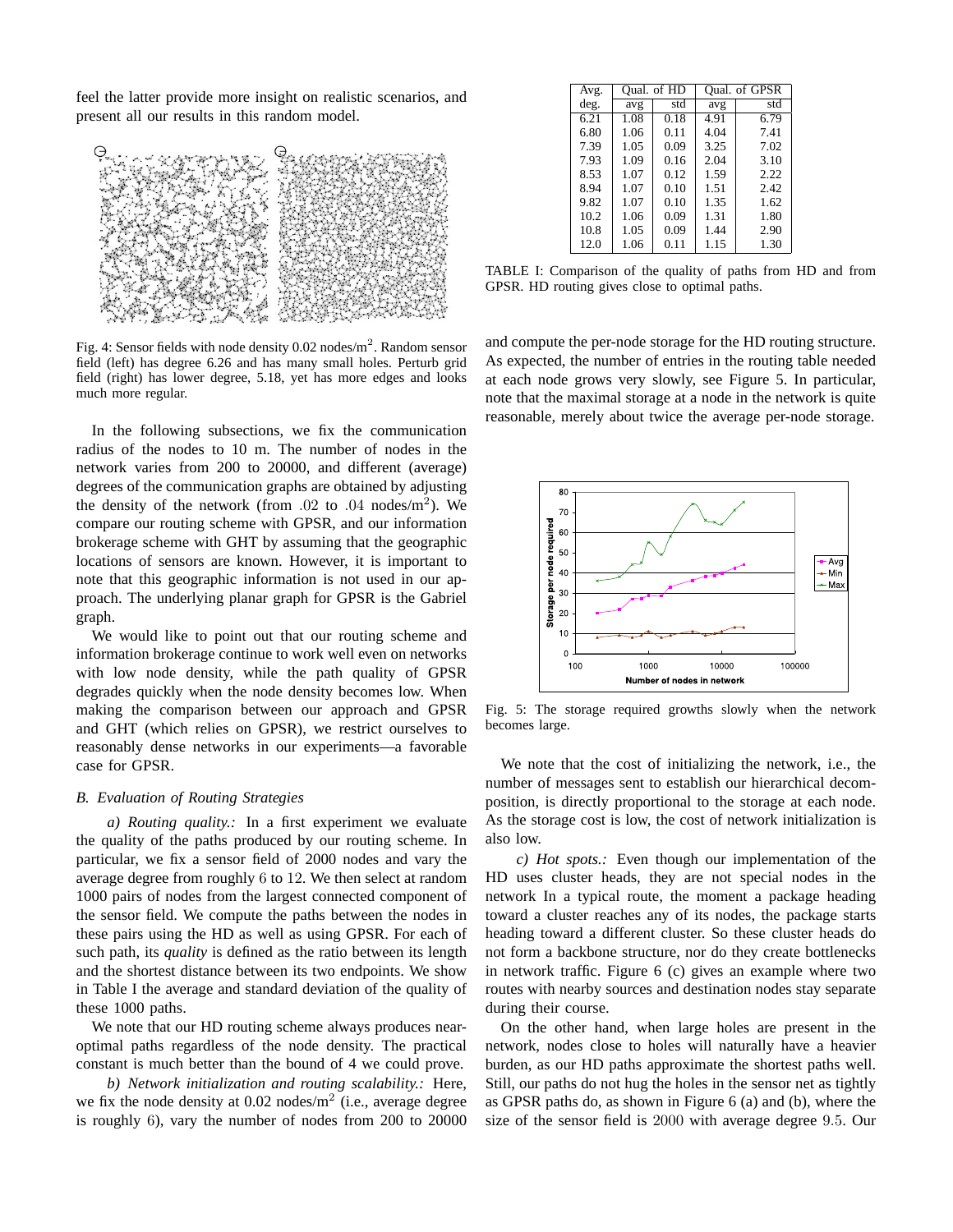

Fig. 6: Hotspots comparisons for (a) GPSR and (b) HD scheme. Larger dots mean nodes with higher traffic loads. In (c), two paths generated by HD scheme with nearby sources and destinations.

HD scheme produces many fewer higher load nodes (larger dots in the picture).

*d) Robustness.:* To measure the performance of our routing scheme under node depletions, we start with a graph with average degree of 7, 8, 9, or 12, build the HD routing structure on top of it, and then randomly remove a small percentage of sensors (from  $2\%$  to  $20\%$ ) from the sensor field. We then pick 1000 pairs of live nodes at random, and show the success rate of routing between these pairs in Figure 7. During the routing process, if a node finds that the next sensor on its shortest path to some cluster  $L$  is dead, it simply chooses another one at most 5 hops away from itself and with smaller distance to L. The result shows that the performance is gracefully degraded when the node failure rate increases.



Fig. 7: The success rate of routing vs. node depletion for sensor fields with various average degree.

## *C. Evaluation of the Information Brokerage Scheme*

In this section, we evaluate the performance of our information brokerage scheme built upon the HD routing structure.

*e) Brokerage quality.:* The efficiency of a brokerage system includes both the number of messages (i.e.,  $\#$  information servers) that a producer needs to replicate, and the number of hops that a consumer needs to access before locating the data it needs (i.e., the query time). In Table II, we vary the size of the sensor field from 200 to 10, 000 nodes. For each sensor field, we randomly choose 1, 000 producer/consumer pairs, with each pair producing/requesting a random data item. Columns 2,3 show the average number and standard deviation of information servers for each producer. Columns 4,5 show the path quality for the consumer, defined as the ratio between query time using our scheme (i.e., the path length to the respective information server) and the shortest hop distance between the producer and the consumer. We see from the table that this ratio is always close to 1.0 (in fact, in most cases it is smaller than 1.0, since the information server can be even closer than the producer), showing that our information brokerage system is indeed distance sensitive.

| <b>Size</b> | $#$ Info. servers |      | Query time |      |  |
|-------------|-------------------|------|------------|------|--|
|             | avg               | std  | avg        | std  |  |
| 200         | 9.95              | 0.21 | 1.08       | 0.66 |  |
| 400         | 15.9              | 0.26 | 0.89       | 0.67 |  |
| 600         | 25.4              | 1.02 | 0.77       | 0.57 |  |
| 1000        | 31.5              | 4.00 | 0.83       | 0.57 |  |
| 2000        | 47.0              | 7.47 | 0.73       | 0.47 |  |
| 4000        | 61.2              | 11.3 | 0.73       | 0.42 |  |
| 6000        | 69.5              | 13.6 | 0.79       | 0.46 |  |
| 8000        | 79.0              | 16.5 | 0.77       | 0.39 |  |
| 10000       | 84.3              | 15.6 | 0.76       | 0.39 |  |

TABLE II: Performance of brokerage

While the number of replications used by a particular producer is higher in our system than in the GHT approach, the query time can be much smaller, especially when the consumer is closer to the producer. This phenomenon is illustrated in Figure 8, where we compare the query time in our scheme (lower curve) with the length of the shortest path to an ideally random information server (upper curve). Note that the latter is in fact a lower bound of the query time for any scheme using GHT for information brokerage. The query time for GHT using GPSR as the underlying routing scheme may be much longer than this shortest path, due to the path quality returned by GPSR. In short, our system is attractive for scenarios where there are multiple queries for the same data, as the overhead for the producer is then amortized.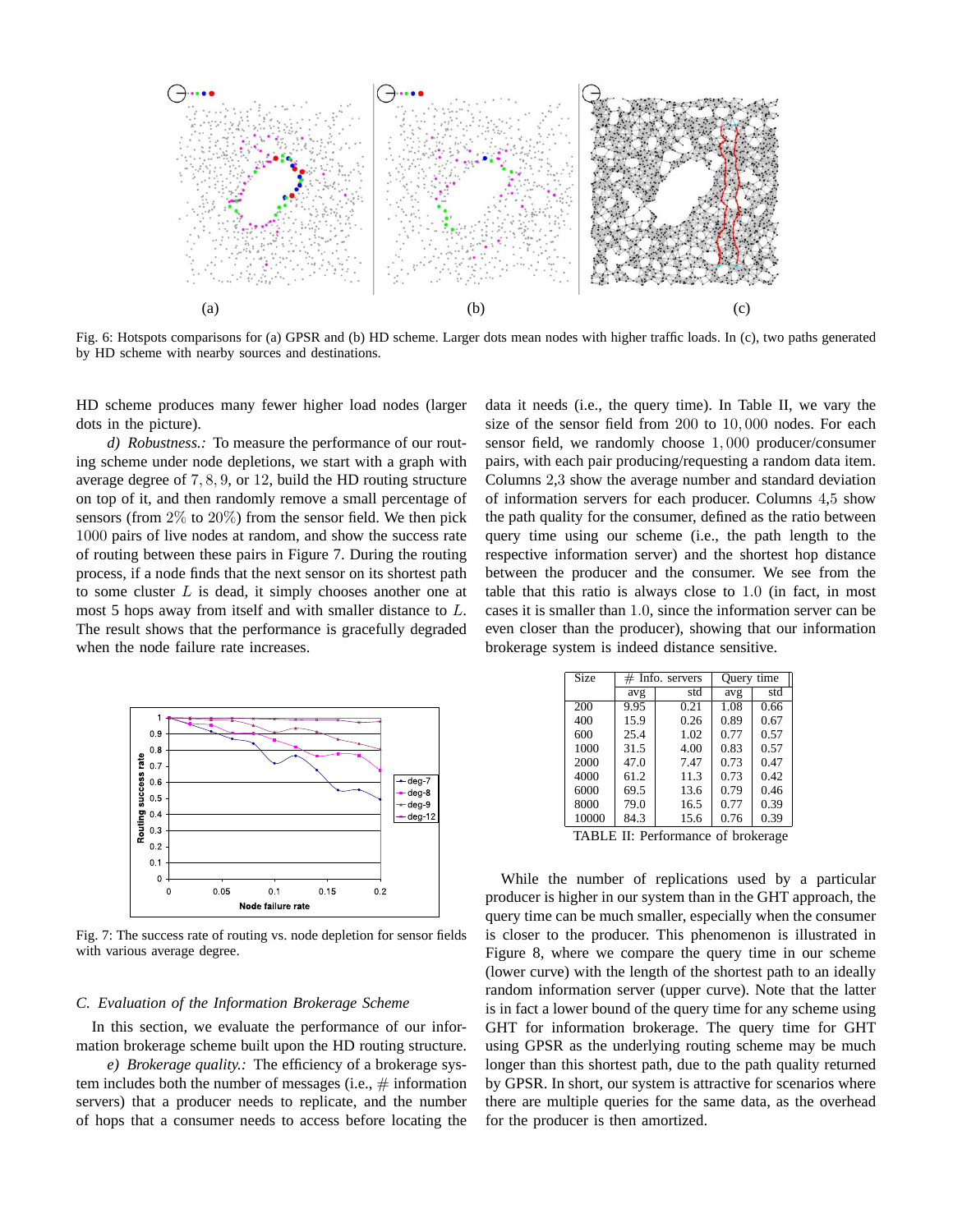

Fig. 8: Number of hops to information server using HD and number of hops in a shortest path to an ideally random information server.

It is also important to keep the distribution of information servers for different data items as uniform as possible. To test this, we let each sensor in the network produce a different data item, and record for each node, the number of times that it serves as an information server for some data item. The result is shown in Table III. The distribution of information servers observed is reasonably good compared to a distribution obtained by a centralized uniformly random hash function.

|  |  |  |  | Size $\parallel$ 200   400   600   1000   4000   6000   8000 |  |  |  |
|--|--|--|--|--------------------------------------------------------------|--|--|--|
|  |  |  |  | Avg.   10.0   16.0   25.5   31.5   47.2   61.2   69.7        |  |  |  |
|  |  |  |  | Std.   14.4   28.1   36.4   52.7   75.4   90.8   99.7        |  |  |  |
|  |  |  |  |                                                              |  |  |  |

TABLE III: The average/standard deviation of the number of times that a sensor serves as an information server for some data item.

*f) Approximate range counting.:* One important application of our information brokerage system is for approximate range counting, such as reporting all horses detected within some distance  $r$  from a particular sensor. When  $r$  is quite small, flooding is simple and effective. However, the number of nodes accessed in the flooding approach increases quadratically as  $r$  increases. This is illustrated in Figure 9 where the query cost in our approach (the lower curve) increase in a linear manner, while that for flooding (upper curve) increases quadratically. The size of the sensor field in this example is 2, 000 with an average degree of 6.1.

*g) Robustness.:* Again, we fix a sensor field of 2000 nodes with various average degree, compute the HD routing structure, and remove a portion of sensors randomly (from 2% to 20%) from the field. We then randomly choose a set of producer/consumer pair, each generating/seeking a random data item. The resulting success rates are shown in Figure 10. The brokerage system is slightly more robust than the routing scheme, which is not surprising: as the robustness of our information brokerage system comes partly from the robustness of the routing scheme, and partly from the fact that even if a query fails to route to a particular information server, it can simply go to the information server one level up. The success rate can be further improved by checking neighbors



Fig. 9: Approximate query cost is very low compared to the naive flooding

when all fail though we have not incorporated that in our current system.



Fig. 10: The success rate of information brokerage under nodes depletions.

## V. CONCLUSION AND DISCUSSION

In this paper we have presented an approach for augmenting hierarchical decompositions of communication graphs with sideways links, so as to allow for routing with guaranteed path quality. Our method is general and in particular works for hierarchical decompositions of communication graphs constructed in the absence of any geographical location information. The guarantee for almost optimal routing paths comes at an additional cost of only  $O(\log n)$  bits of storage per network node. Unlike other hierarchical routing schemes, ours does not rely on a dedicated backbone or hub structure, and hence performs rather well when some network nodes fail while providing a natural load balance between routing paths. The main contribution of this paper is a novel *distance-sensitive information brokerage* scheme based on the augmented hierarchical decomposition. Here we view the network nodes as *producers* of information (of data they sense or collect) that has to be made available for queries, i.e., for *consumers*. In